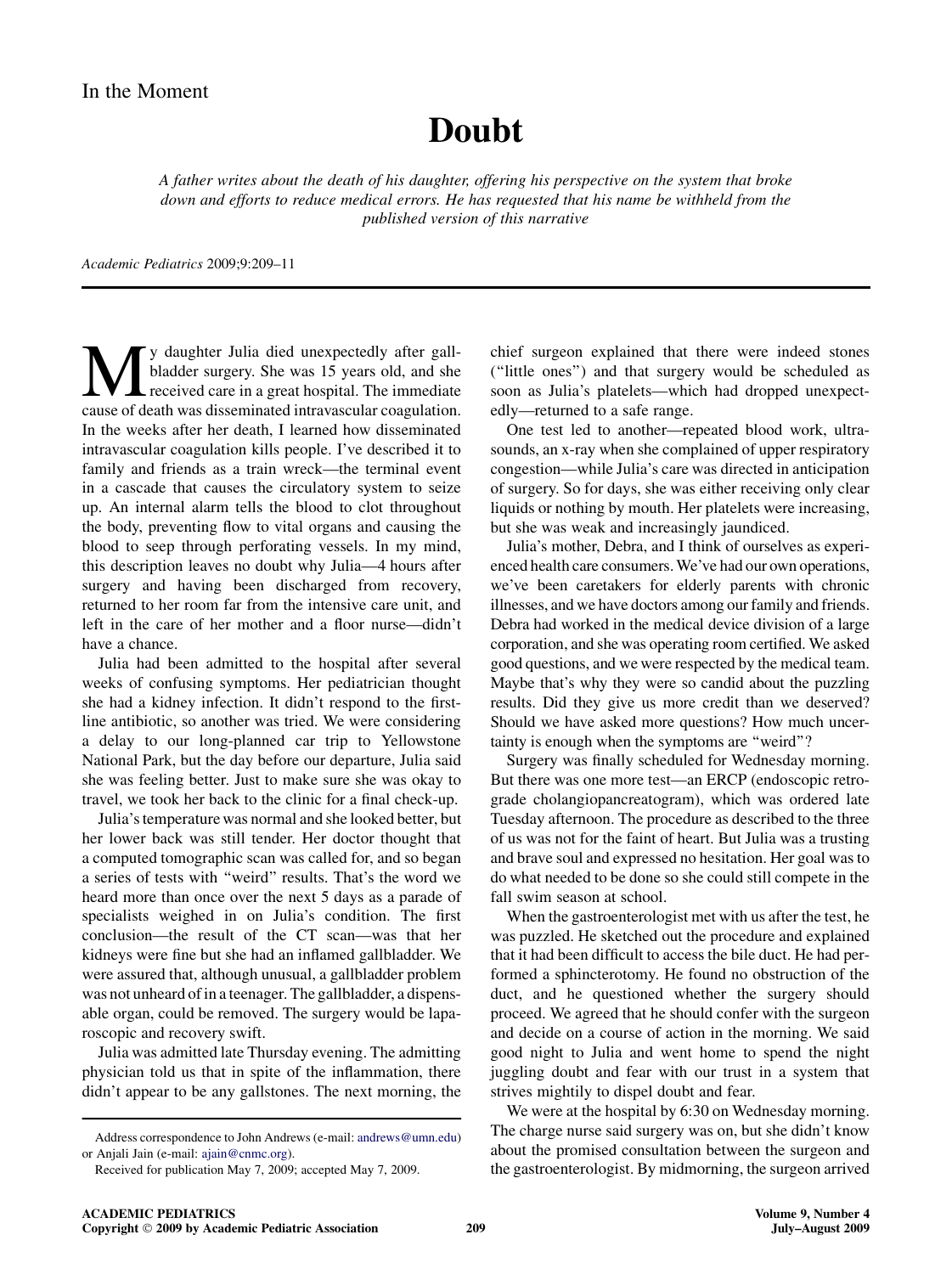to tell us that they had talked and agreed that the gallbladder should come out. They would perform a liver biopsy at the same time, hoping that the results might help explain some of the still-mysterious symptoms.

Julia was nervous and light-headed when we escorted her to surgery. We met with the anesthesiologist and again with the surgeon and reviewed the procedure. I asked questions. Her platelets were now within the ''safe'' range. Despite this, I asked about the supply of blood. Reassurances were offered.

We kissed our daughter and promised her she would be fine. We didn't doubt that she was in good hands.

The surgeon met with us after the procedure. They had successfully completed the laparoscopic cholecystectomy. The removal was clean, and there was no significant bleeding. When the surgical resident provided a further update, we began to relax. Julia's hemoglobin had dropped, but the resident was reassuring. After about 90 minutes in the PACU, Julia was the only patient left, so I was allowed in for a visit. She was talking with the nurse about the movie she'd watched the night before. Everything looked good. I helped transport her from the basement surgical suite to her sixth-floor room, breathing easily in my belief that she was on the road to recovery.

Once she was settled back in her room, Debra stayed with her while I left the hospital to pick up our younger daughter, Hannah, for a visit. Then we planned to have dinner and let Julia rest.

Shortly after I left, things began to go wrong. Julia's pain spiked, and she had a series of bloody stools. Debra struggled to comfort her daughter and at the same time raise an alarm. To her, the situation seemed to be spinning out of control even as the bedside nurse calmly cleaned Julia, distracting attention from the monitors. Alerted by a phone call from Debra that there were problems, I battled rush hour traffic back to the hospital. My call to Debra's cell phone in route was answered by hysteria and panic. Within minutes of Debra's first call, Julia's heart had stopped.

We have no doubt that the efforts to revive her were heroic, and we don't underestimate the depth of sorrow, grief, and dismay experienced by her doctors, the hospital, and the broader medical community as Julia's story spread quickly in the days that followed.

The hospital administration was forthright and compassionate. The CEO and chief medical officer expressed their profound regret and sympathy for our loss. They explained the hospital's policies and procedures after an unexpected death. They helped us understand what had happened the results of their internal investigation. They acknowledged that the system had failed and explained the steps that had been taken immediately to avoid, to the extent humanly possible, a similar tragedy from happening again.

Julia's surgeon, on whose shoulders fell the task of telling us after 90 minutes of effort that Julia could not be saved, had offered to meet with us whenever we were ready. Two months after Julia died, we asked for the meeting with the surgeon; 6 additional physicians who were involved in Julia's case were also there. Ours were

not the only tears shed at this meeting. Julia's case was reviewed. Missteps and missed opportunities were cited. Questions were asked. Although the hospital's procedures had been changed, policies reviewed, and protocols updated, the doctors all had their own questions reflecting on their own performance and their own decisions—and how Julia's death would change their practices forever.

Upon hearing of Julia's death, a friend who is the medical examiner in another county called her local counterpart to make sure that Julia was examined by the best pathologist available. The autopsy arrived several weeks later. The cause of death: ''Complications of Disseminated Intravascular Coagulation and Liver Failure Due to Fulminant Epstein-Barr Virus Infection.'' Other significant conditions were noted: ''Recent sphincterotomy; cholecystectomy.''

The additional details of the final diagnosis were beyond me. I took for granted that the hospital, the infectious disease people, the clinicians, and the practice groups would parse the facts in reconstructing the case, determining which signals were missed, which decisions were in error.

To me, the narrative of the autopsy was shocking only in its lack of drama. The examination of Julia's head, neck, respiratory system, etc, etc, revealed little that was unusual. Apart from her infection, the consequences of surgery, and the subsequent efforts to revive her, Julia was nothing if not normal.

These are the words of the man who held my daughter's heart in his hands: "The walls of the left and right ventricles are 1 and 0.3 cm thick, respectively. The endocardium is smooth and glistening. The aorta gives rise to three intact and patent arch vessels. The renal and mesenteric vessels are unremarkable.''

Unremarkable. Absolutely normal. How could my daughter have slipped away? I ask this not from the throes of grief but in a deep and genuine desire to help us understand what happened and learn how we can diminish the chances that it will ever happen again.

I've read the popular books: Jerome Groopman's How Doctors Think, Atul Gawande's Better and his earlier Complications. I've read countless articles on the topic. I'm clearly not alone in this pursuit, and better minds than mine have wrestled with the same questions.

For what it's worth, as a layman and as a father who has replayed countless times the 6 days before his daughter's death, here's what I find to be the common denominator: Everyone involved in Julia's care gave someone else the benefit of the doubt. The gastroenterologist ceded to the surgeon; our pediatrician to the specialists; the surgeon to the anesthesiologist; the PACU nurse to the sixth floor—and we, Julia's parents, to the whole system.

But isn't trust the fundamental building block of collaborative care? How can the system function without an interdependent web of expertise? Don't you strive for and ultimately depend on a team of qualified experts—the doctors, technicians, and nurses—as well as the families who know their children best?

The team attending Julia was experienced and well qualified. But in this case, with its confusing indicators, there